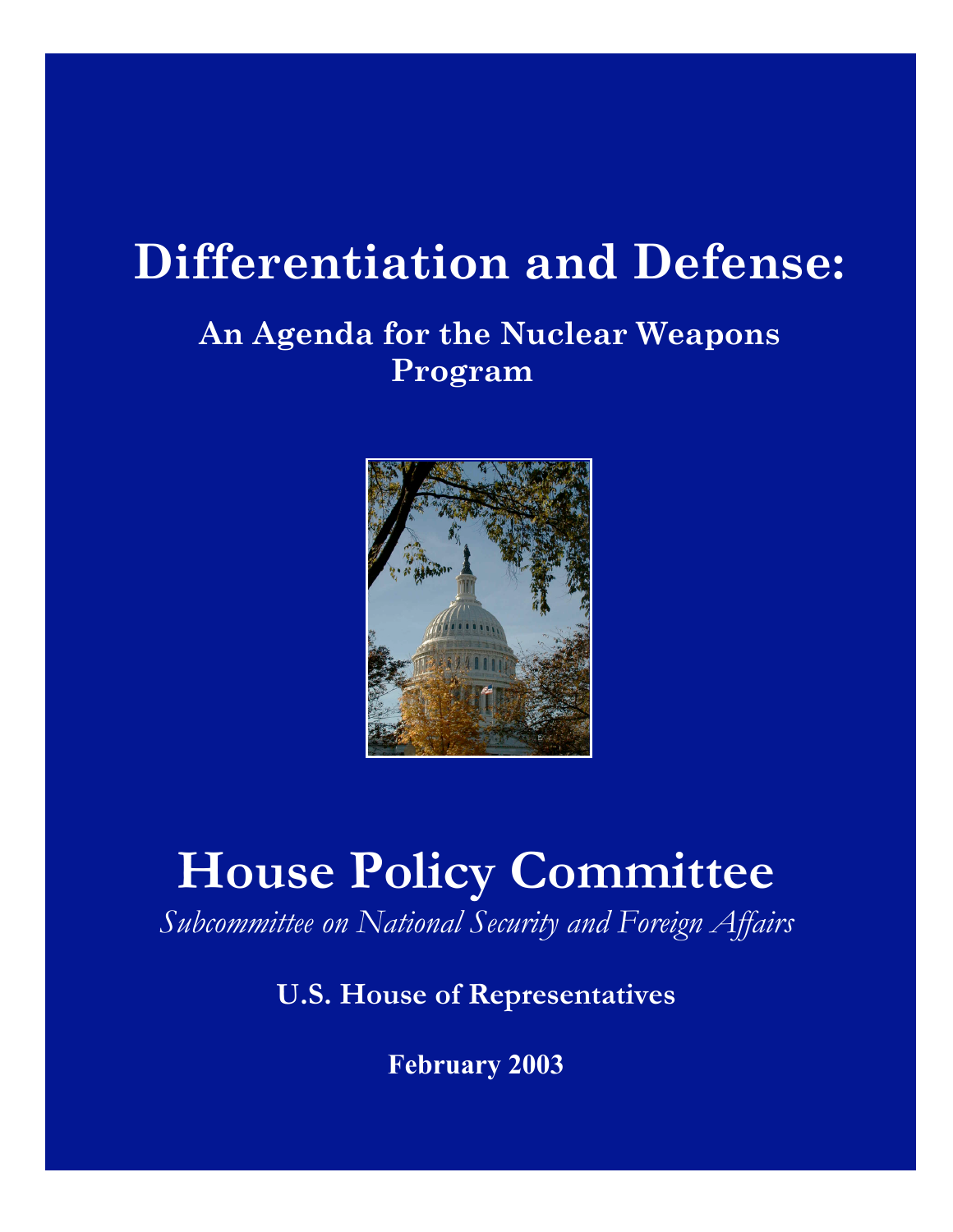## **Subcommittee Mission and Members**

The Policy Committee is the House Majority's forum for discussion of specific legislative initiatives, for the enunciation of Republican priorities on issues, and for the resolution of inter-jurisdictional policy disputes within the Conference.

The House Policy Subcommittee on National Security and Foreign Affairs works to help coordinate the policies of the House Armed Services Committee, the Committee on International Relations, the Select Committee on Intelligence, and other House committees with responsibility for issues that affect national security and foreign affairs.

The study for this report was conducted during the second session of the  $107<sup>th</sup>$  Congress. throughout 2002. Members of the Subcommittee during this period are listed below.

Heather Wilson (NM), Chair Chris Cox (CA), Committee Chair Shelly Moore Capito (WV) Ander Crenshaw (FL) Tom DeLay (TX) Lincoln Diaz-Balart (FL) Vito Fossella (NY) Ben Gilman (NY) Mark Green (WI) Henry Hyde (IL) Brian Kerns (IN)

Joe Knollenberg (MI) Ron Lewis (KY) Todd Platts (PA) Bob Schaffer (CO) Bob Stump (AZ) John Sununu (NH) Todd Tiahrt (KS) Pat Toomey (PA) David Vitter (LA) J.C. Watts (OK) Roger Wicker (MS) Bill Young (FL)

For additional information on the House Policy Committee and access to other reports and statements refer to its web-site at www.policy.house.gov.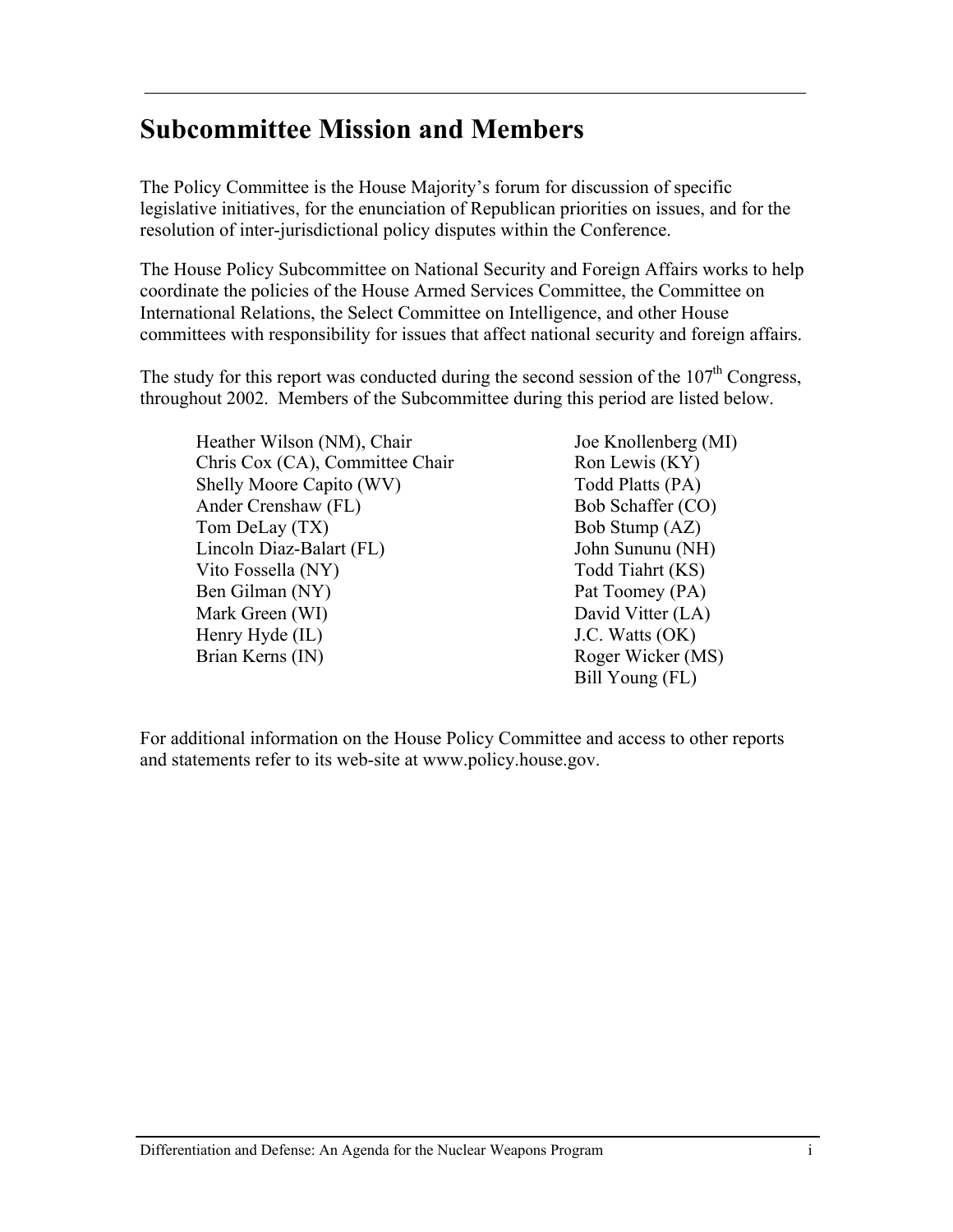Over the last year, the Subcommittee on National Security and Foreign Affairs of the House Policy Committee has undertaken a review of U.S. nuclear weapons strategy and force posture. This report is a result of that effort.

From time to time, it is important for the Congress to step back from the day-to-day struggles to pass appropriations, oversee the operation of federal agencies and craft legislation to pause and to consider what direction we should be heading on major policy issues affecting the nation.

In the 1970s and 1980s, a significant number of members of Congress were involved and informed on matters relating to nuclear weapons and the nuclear weapons complex. That is less true today. Members of our subcommittee felt it was time to review and reconsider these questions.

The recommendations contained in this report have implications across a wide range of departments, budgets, and programs.

I appreciate the involvement of committee members and their staffs in the creation of this report. Without their participation, it would not have been possible. Gary Laughlin, a Congressional Fellow from the American Society of Mechanical Engineers, helped coordinate the work of the Subcommittee this year and provided valuable assistance in the compilation of this report. His effort made this undertaking possible.

> Heather Wilson Member of Congress, New Mexico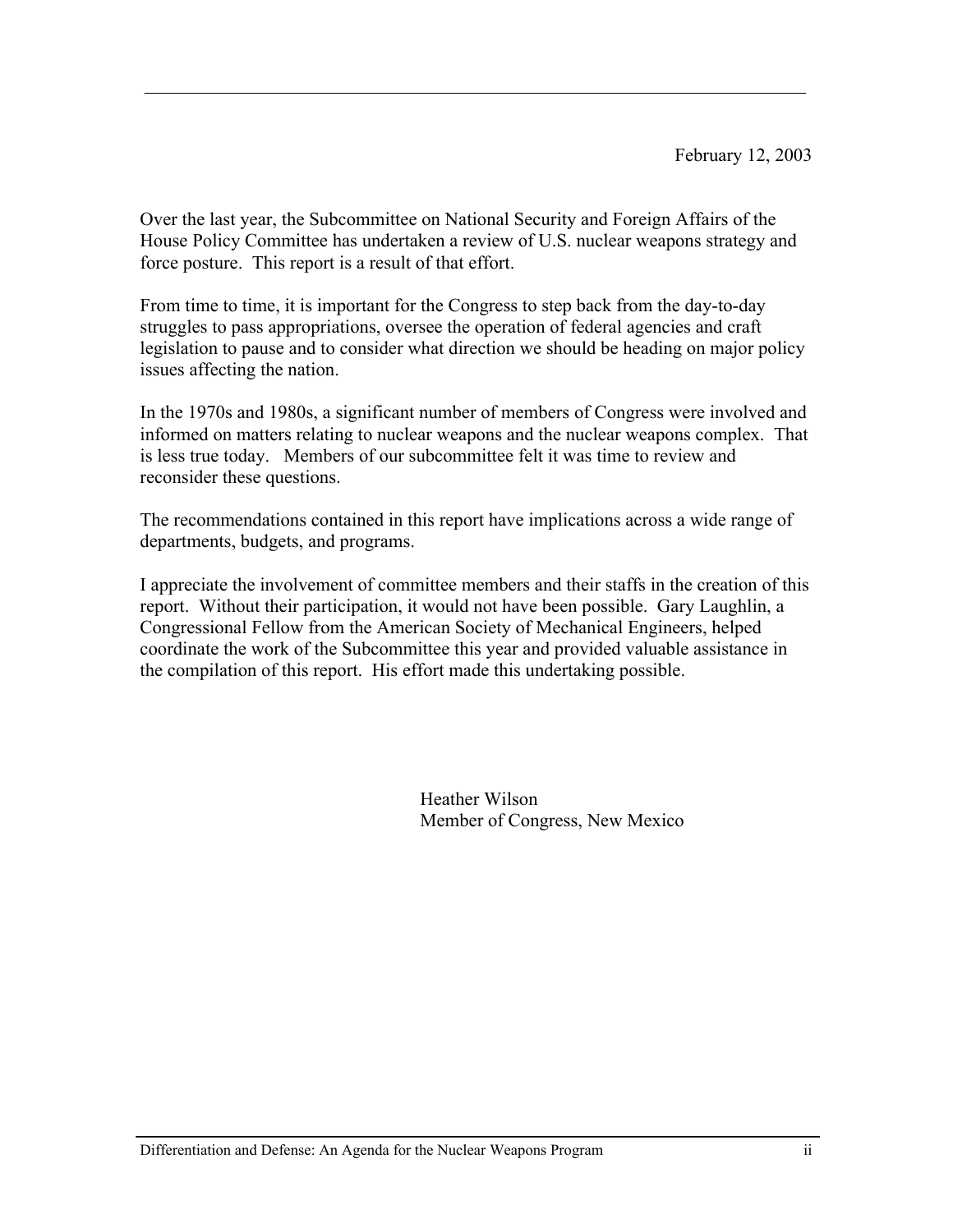## **Contents**

| <b>Executive Summary</b>                           | 1              |
|----------------------------------------------------|----------------|
| A New World                                        | $\overline{2}$ |
| Deterrence in a Changed World                      | 3              |
| Offense and Defense                                | $\overline{4}$ |
| Force Size and Composition                         | 5              |
| <b>Nuclear Test Readiness</b>                      | 6              |
| Hard and Deeply Buried Targets                     | 7              |
| <b>Advanced Development</b>                        | 8              |
| <b>Ballistic Missile Defense</b>                   | 9              |
| <b>Homeland Defense</b>                            | 10             |
| <b>Preventing Proliferation</b>                    | 11             |
| Maintaining the Complex                            | 12             |
| The End of Arms Control                            | 13             |
| Recommendations for the 108 <sup>th</sup> Congress | 14             |
| Appendix: The Moscow Treaty                        | 15             |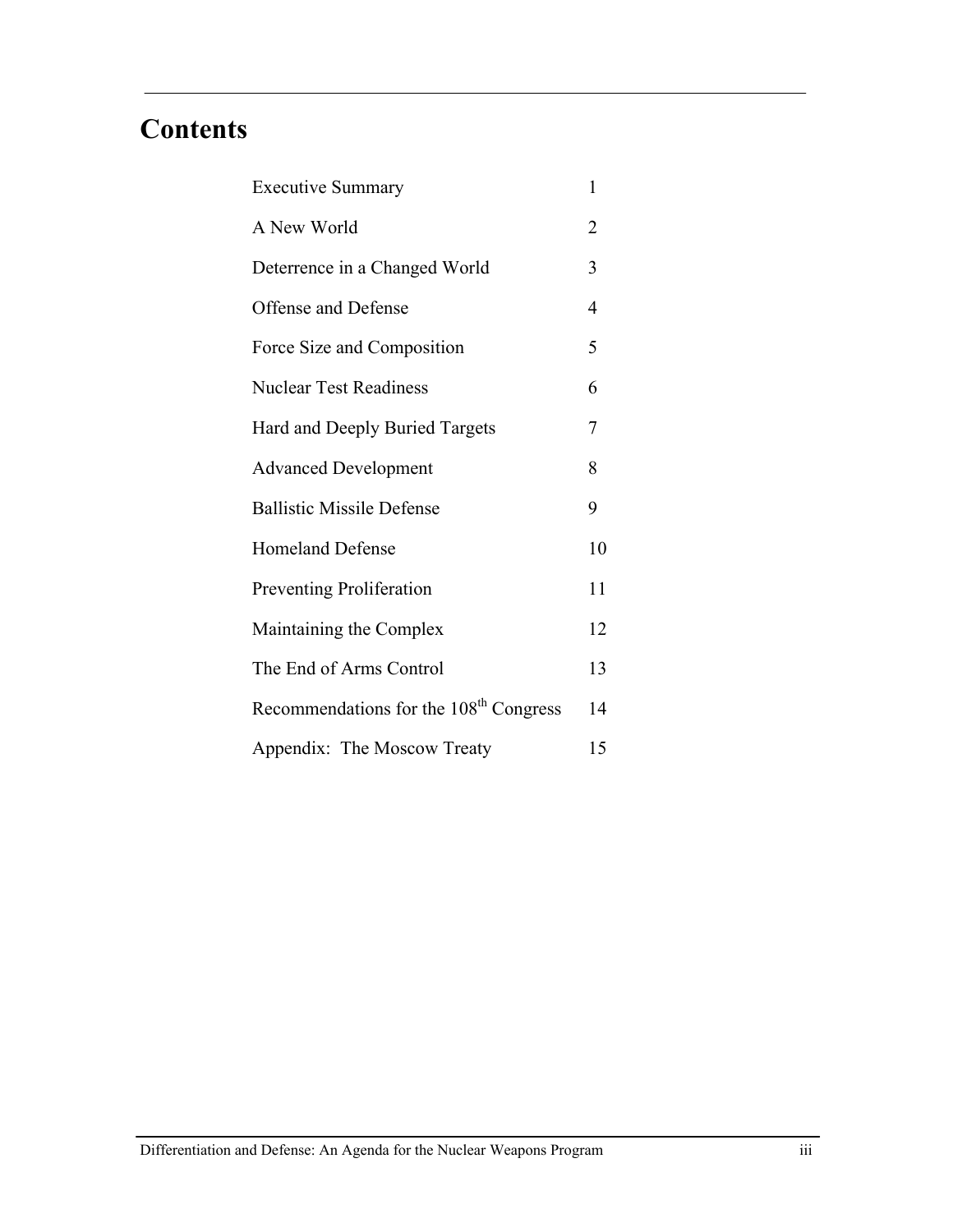#### **Executive Summary**

Nuclear deterrence was the foundation of our national security strategy for nearly half a century during the Cold War. The end of the Cold War ushered in a period of transition as we adjusted our strategy and force posture to new realities.

America is now the dominant military power in a more complex world. The nuclear threat is numerically smaller but more diverse and less inherently stable.

In these new circumstances, deterrence – the capacity to dissuade others from taking action contrary to our vital interests by the maintenance of overwhelming power – will continue to be a vital part of our security strategy. But the capabilities required for effective deterrence have changed.

In particular, we must be able to hold at risk things which are of value in each non-allied state that has nuclear weapons. This differentiation requires that we maintain a variety of capabilities and options, developed in advance, for the President to have at his disposal. By having them at his disposal, the United States will be more likely to avoid war, control the escalation of a conflict, or end a conflict on terms acceptable to us.

A stockpile of 1700 to 2200 weapons should be adequate for deterrence, but we will need to hold at risk hard and deeply buried targets and extend the life of the nuclear stockpile through the stockpile life extension program.

The second element of our deterrent strategy is defense. In a departure from post World War II practice, America will increasingly rely on ballistic missile defenses to protect ourselves and our allies from limited attacks and attacks by sub-state entities. We must deploy ballistic missile defenses.

Over the last decade, we have not sustained parts of our nuclear weapons complex which demand attention. The Congress should support reducing test readiness to 18 months, reinvigorate the advanced development program, and upgrade facilities to support refurbishment of the stockpile and science based stockpile stewardship.

With respect to non-proliferation, our efforts have been successful largely where they were not needed and proliferation poses new threats for America.

The United States should focus its efforts to prevent proliferation in three areas: improving control of Soviet legacy systems, strengthening supplier control regimes, and developing the capacity to disrupt the supply and efficacy of weapons of mass destruction.

But we cannot rely on an imperfect nonproliferation regime to protect the homeland. In addition to deployment of ballistic missile defenses, we must invest in technologies and intelligence capabilities to protect ourselves from weapons of mass destruction delivered by unconventional means.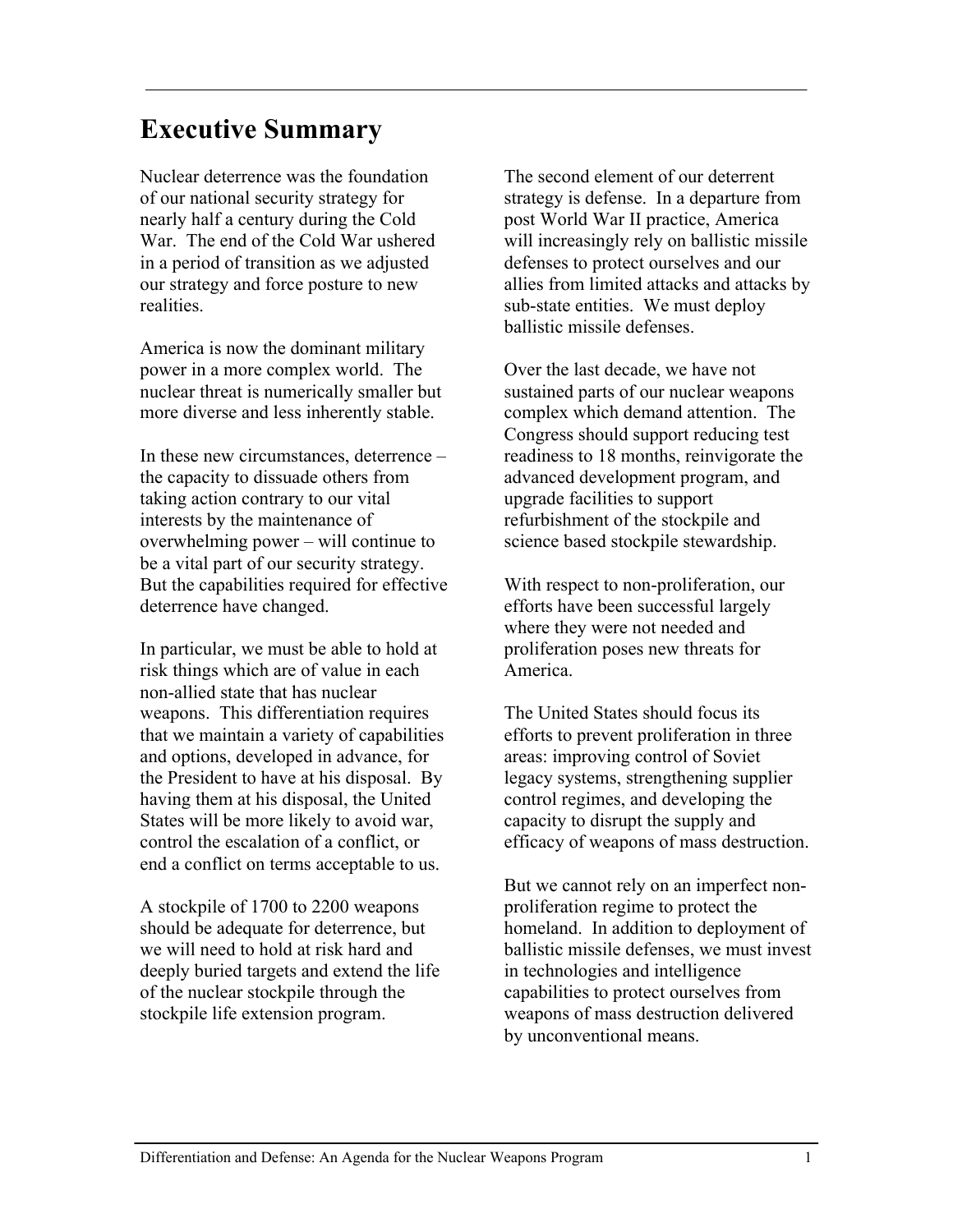#### **A New World**

When the Soviet Union collapsed and the Cold War ended in 1991, America went through a period of transition concerning our nuclear strategy and force posture.

Many of the assumptions of an entire generation of military planners and strategic thinkers changed. The armed standoff between two ideologically opposed and militarily powerful nations was over. Eastern Europe, seeing its opportunity, lunged toward freedom's light. The weak foundations of communist economies crumbled.

With the United States building new relationships with the democracies of the former Soviet empire, the risk of deliberate attack by Russia is lower than ever. The risk of disorder and loss of control of nuclear weapons from Russia's still enormous nuclear arsenal continues to be a grave concern.

Our efforts to prevent the proliferation of nuclear weapons have been successful largely where they were least needed. Twelve nations are known or suspected

.

of having nuclear weapons programs and many are developing ballistic missiles to deliver them.

Of greatest concern are the nuclear weapons and ballistic missile programs of countries such as North Korea, Iran, and Iraq, whose postures remain hostile to the United States.

Likewise, a new and virulent form of terrorism threatens the United States and our way of life. These sub-state and non-state entities have few of the inhibitions of states. They are fanatics, determined to kill and destroy. There is little question that terrorist elements wish to acquire nuclear materials and nuclear devices.

While the United States is a dominant military power, we operate in a much more complex environment than we did during the Cold War. There are more nations armed with nuclear weapons. There are multiple potential opponents and sources of conflict that could affect America's vital interests.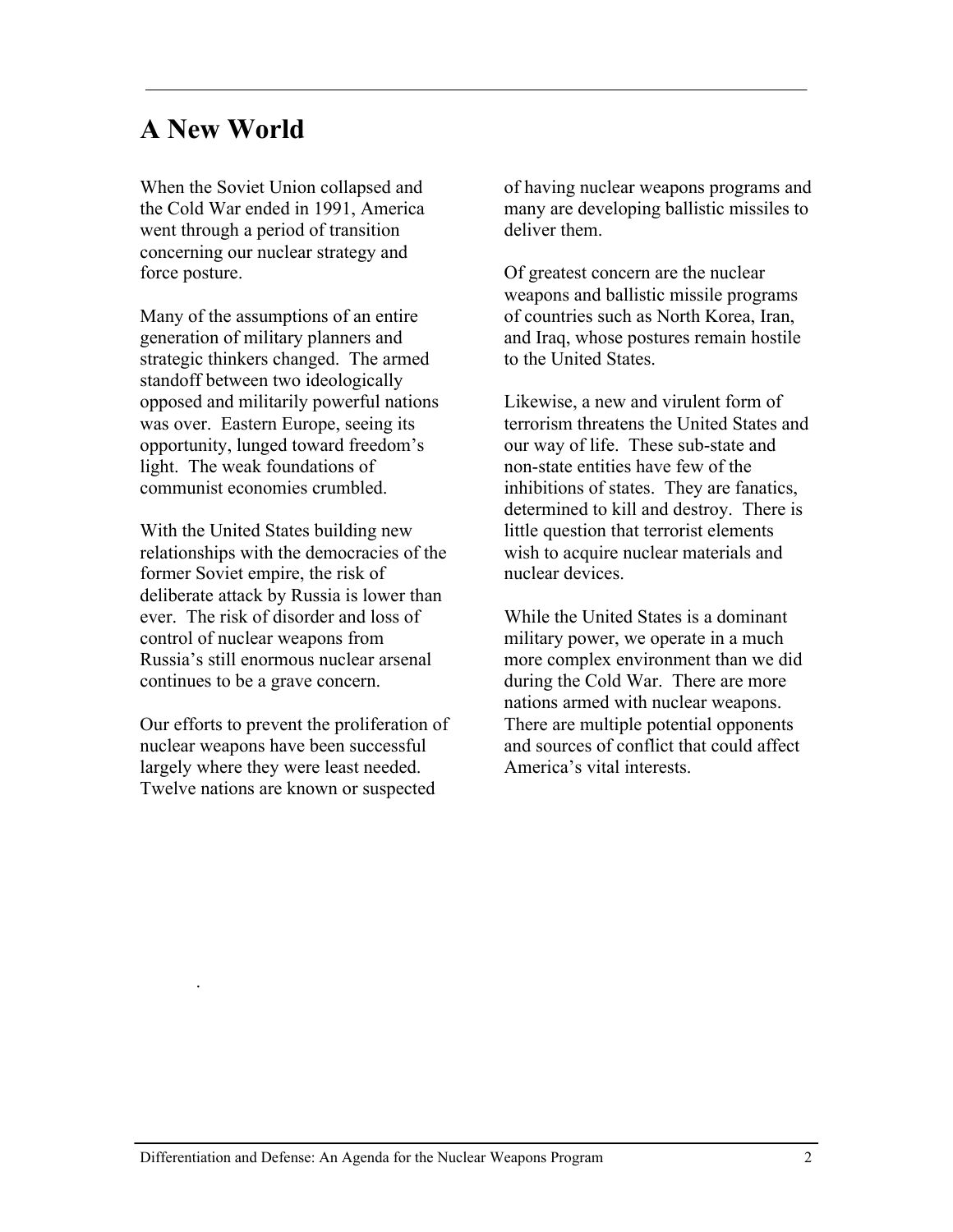## **Deterrence in a Changed World**

As Russia's foreign policy leans increasingly towards the West, some have questioned the continued relevance of deterrence, suggesting that nuclear weapons are no longer relevant to American security.

At its core, deterrence is the capacity to dissuade others from taking action contrary to our vital interests by the maintenance of overwhelming power. It requires that others perceive our willingness to use that power to stop them or impose an unacceptably high price.

Russia today is the only nation that has the capability to threaten the continued existence of the United States. While we assess the likelihood of their doing so to be much diminished, the futility of challenging our military capability probably discourages the resurgence of any anti-U.S. military policy in Russia and encourages Russia's continued prowestern evolution.

Nations including China, North Korea, Iran and Iraq, which have or are developing weapons of mass destruction, continue to pursue foreign policies ranging from potentially threatening to openly hostile.

Nuclear weapons and deterrence remain as relevant today as they were at the height of the Cold War. What has changed are the elements that are likely to make deterrence effective in today's world: differentiation and defense.

#### **Differentiation**

Our nuclear forces used to be oriented

toward a single likely foe – the Soviet Union. Everything else was a lesser included case. These footnotes of our nuclear strategy and force posture have grown in relative importance, justifying careful thought and planning for each circumstance. What do the leaders of each country with weapons of mass destruction value most and how can we hold those things at risk so as to deter the use of weapons of mass destruction against us or our allies?

The answer to this question will be different in each case and will require a variety of capabilities and options, developed in advance, for the President to have at his disposal. By having them at his disposal, the United States will be more likely to avoid war, control the escalation of a conflict, or end a conflict on terms acceptable to us.

#### **Defense**

After exploring defensive concepts in the 50s and 60s, the United States and the Soviet Union acknowledged the overwhelming superiority of the offense and, through the Anti-Ballistic Missile (ABM) Treaty, incorporated mutual vulnerability into nuclear strategy. While we may still be unable to envision an impermeable shield against a massive assault on the United States, we should be capable of protecting ourselves against an accidental or rogue attack, or an attack by an emerging power.

The ability to parry and respond by means of our own choosing is a strong element of an effective deterrent against a multitude of potential enemies.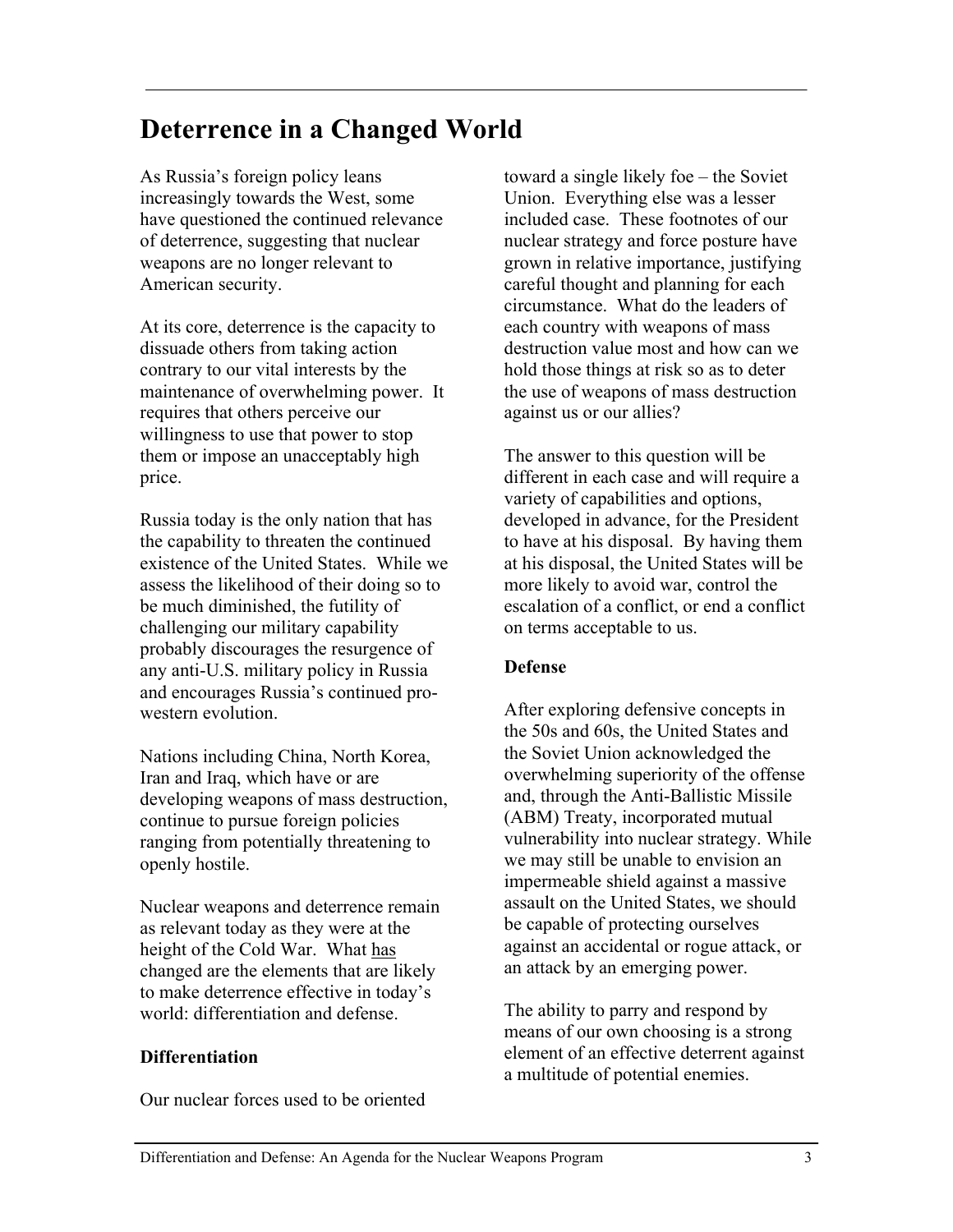## **Offense and Defense**

The inclusion of active and passive defenses in America's nuclear strategy and force posture is a significant departure from post-1960s strategy.

Following the Soviet build-up in the 1960s and 1970s, the technological dominance of the offense and the eventual limitation of defenses set the parameters of nuclear strategy. We faced a monolithic enemy that, despite military doctrine, was basically as averse to using nuclear weapons as we were. Our strategy relied on the ability to retaliate.

There has always been a distaste for assured destruction. But even with new labels like "sufficiency", "flexible response" or "essential equivalence" no real alternative to the balance of terror emerged.

Part of the challenge was technological: the computing power and control systems to detect, target, track and shoot down an ICBM just weren't there. But there was also a grim logic to massive retaliation in a world of two superpowers. Stable mutual deterrence was preferable to both sides seeking decisive advantage and both worrying that they were losing that advantage.

Circumstances have changed profoundly. The threat is numerically smaller but more diverse and less inherently stable. And we have developed the technology.

We are less than two years away from fielding the first elements of land and sea based missile defense systems. We are within five years of an operational

Airborne Laser system capable of shooting down missiles in boost phase.

National Missile Defense is moving from an R&D project to system deployment. The Congress should continue to support the development, testing and eventual deployment of ballistic missile defense systems.

#### **Preemption**

In addition to developing missile defense, the United States must further develop tools to detect, defeat or disrupt weapons of mass destruction before they can be used.

In some cases, these defenses may involve U.S. military forces. In others, it may be law enforcement or intelligence operations using highly sophisticated techniques.

At the zenith of our national power, America must not squander our moral authority by justifying the use of force preemptively other than in highly unusual circumstances. Possession of weapons of mass destruction alone is insufficient justification for military action. Possession combined with evidence of the intent to use those weapons is sufficient.

There is no obligation to wait to be hit first. There is a limited right of anticipatory self-defense in some circumstances, even if it is not certain that a strike is imminent.

With these weapons, imminence is imperceptible and the risk of inaction is incalculable.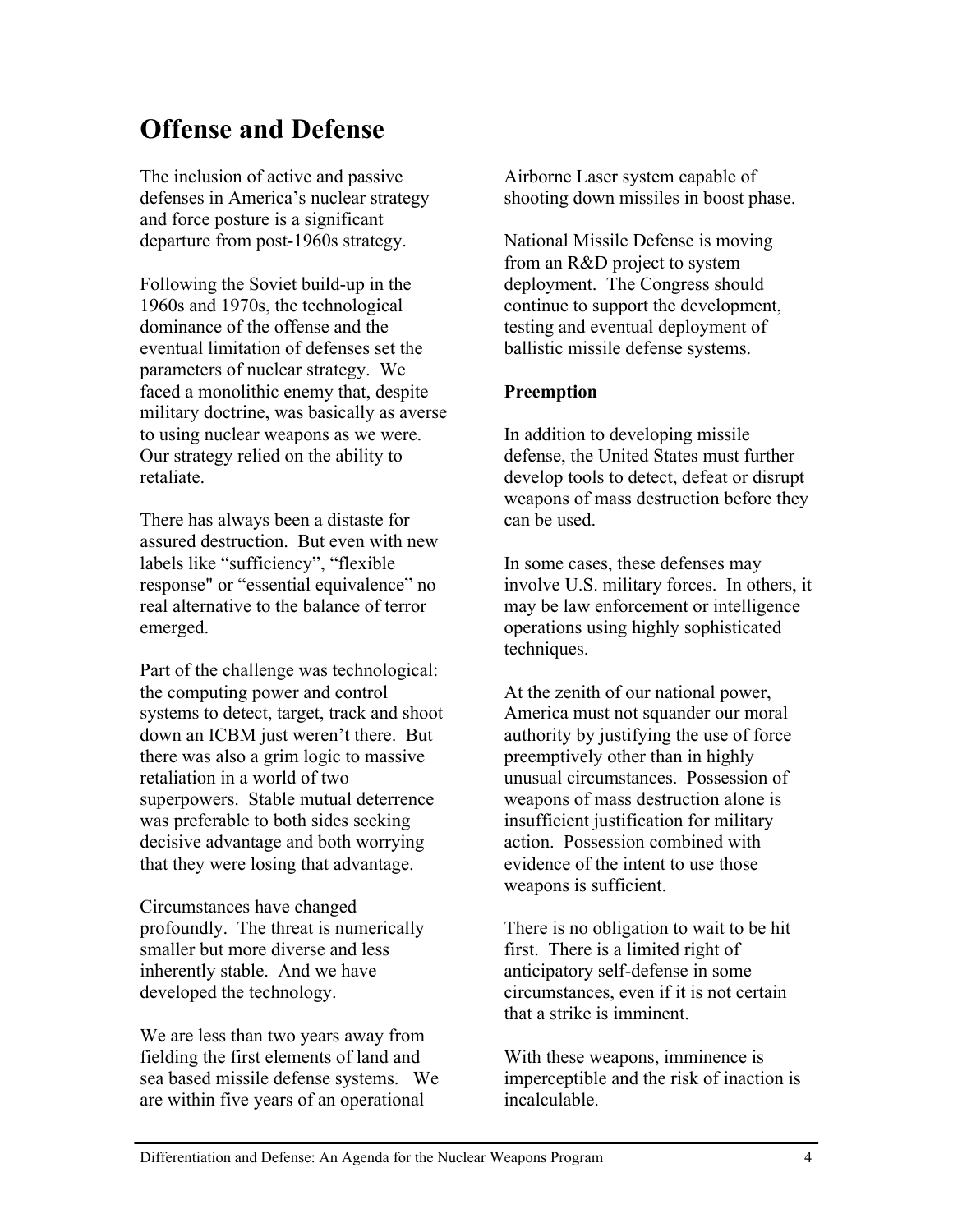## **Force Size and Composition**

The current U.S. nuclear weapons stockpile is designed and sized for the Soviet threat of the past.

The Administration believes that a much smaller level of between 1,700 and 2,200 deployed strategic nuclear warheads is sufficient to provide for American security. The Moscow Treaty codifies America's intent to reach that level by 2012.

There are some principles that should set parameters for the size of our deployed stockpile.

> We should retain the strategic triad of Submarine Launched Ballistic Missiles, Inter-Continental Ballistic Missiles and Bombers.

We should retain sufficient sizes and types of weapons to reliably hold at risk targets of value to potential adversaries possessing weapons of mass destruction.

With the exception of Russia, our deployed stockpile should be significantly larger than any other single nuclear weapons capable state.

#### **Disposition of Warheads**

The United States is currently unable to build a new nuclear weapon. We do not have the capability to build new nuclear

primaries, or pits, beyond a very limited capability at Los Alamos National Laboratory.

There has been unwarranted criticism of the Moscow Treaty because it does not require that nuclear warheads be destroyed. No arms control agreement has ever had such a requirement or even a requirement to stop production of associated nuclear warheads. It isn't verifiable because the level of intrusion would compromise design details. Moreover, in the case of the United States, because we do not have the capacity to make replacements, if there is a problem with a deployed weapon, we need to maintain sufficient stored weapons to address the problem.

#### **Stockpile Life Extension**

There are nine types of bombs and missile warheads in the U.S. inventory. The nation's weapons are expected to remain in service well beyond their original design life.

The United States must refurbish and modernize each weapon that will remain in the stockpile. This is a complicated enterprise and requires long-term planning.

The Congress should fund the stockpile life extension program for the nuclear stockpile and should carefully monitor the implementation of this program over the next decade.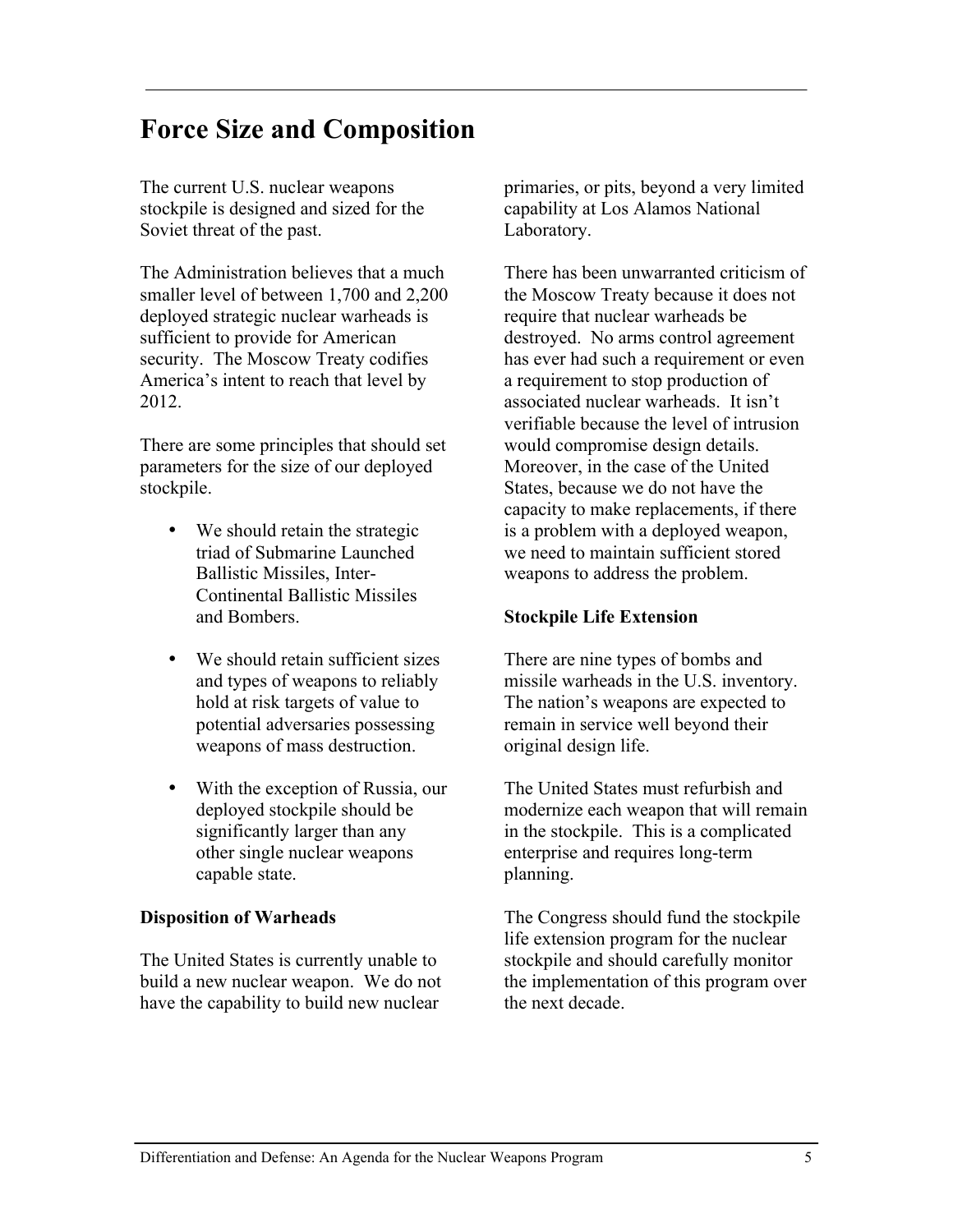#### **Nuclear Test Readiness**

It's been ten years since America last conducted an underground nuclear test. Each year the Secretary of Energy must certify that he is confident the nuclear weapons stockpile is safe and reliable without having tested it.

The FY93 Energy and Water Development Appropriations bill included the Hatfield amendment, which temporarily banned testing. Each Administration has extended the moratorium. The amendment placed conditions, including the requirement that another country must test first, before a U.S. test could be conducted.

Since 1993, U.S. policy has posited the resumption of nuclear testing within three years of a Presidential decision to do so. A recent report from the DOE Inspector General  $\int$  (IG) states that the Department of Energy may not be able to meet this requirement.

Nearly half of the people who have experience in nuclear testing no longer work for DOE. In addition, the equipment and facilities for conducting nuclear tests are obsolete or have not been maintained. The IG also found the Department did not have a solid plan to address these problems.

Three years for test readiness is in itself too long. A Presidential decision to conduct a test is likely only if there were a serious or imperfectly understood flaw in the stockpile, or the need for a new design beyond existing knowledge.

The process to obtain a test decision could itself be exceedingly difficult and lengthy. Imagine telling a President we have a problem that requires testing, but we won't be able to test for another three years.

The timeframe to be prepared to conduct an underground nuclear test must be reduced to no more than 18 months, and possibly as low as 12 months. The National Nuclear Security Administration (NNSA) now has a plan for reaching the 18 month goal over several years.

The National Defense Authorization Act for FY2003 requires the Secretary of Energy to prepare plans for establishing a test readiness posture for intervals of six months from six months to twentyfour months.

The moratorium on underground nuclear testing depends on the success of the Science Based Stockpile Stewardship program. It will be about a decade before we see if the development of a simulation-based capability for certifying that the state of health of our nuclear weapons is sufficient.

The Congress must continue supporting the Science Based Stockpile Stewardship program. Given the uncertainty about whether it will be sufficient, the President must have a credible option available for testing a nuclear weapon within a more reasonable timeframe.

 <sup>1</sup> National Nuclear Security Administration's Test Readiness Program, DOE Inspector General Audit Report, DOE/IG-0566, September 2002.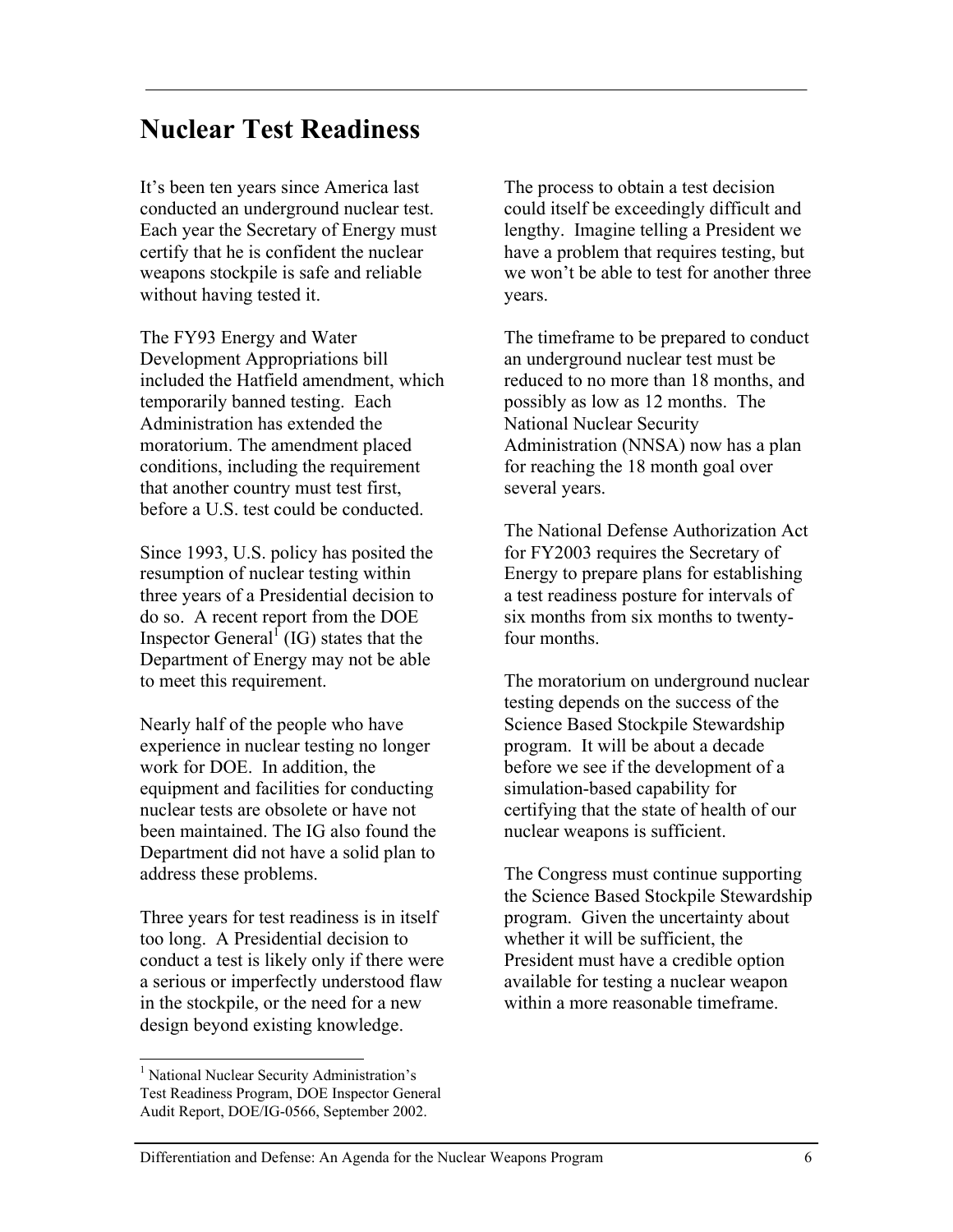## **Hard and Deeply Buried Targets**

Credible deterrence requires that the President be able to hold at risk the things most important to an adversary who would seek to attack America. Deep underground facilities, including hardened bunkers and hard-rock tunnels, provide effective haven from attack.

Our potential enemies are burrowing in their chemical weapons capability, their conventional capability, their command and control, biological and nuclear weapons programs. Our current weapons systems cannot destroy targets that are deeply buried in tunnels. They were not designed to do so.

In the 2001 Defense Authorization Bill, the Congress directed NNSA to study whether we can take an existing nuclear weapon and encase it in such a way so that it will penetrate the earth before it explodes. The intent is to hold at risk hard and deeply buried targets.

Having a Robust Nuclear Earth Penetrator (RNEP) does not make it more likely that the President would use such a weapon. The use of nuclear weapons is one of the gravest decisions any President can contemplate. It does make it more probable that that weapon would destroy a deeply buried target if he had to use it, and, hence, more likely that we could deter the use of weapons of mass destruction by an enemy.

The President should have options -- the options of conventional forces, of precision conventional weapons, and of nuclear weapons that are capable of holding all targets at risk.

The Congress should continue to support the study and evaluation of munitions to hold hard and deeply buried targets at risk in order to ensure robust deterrence and effective Presidential options if needed.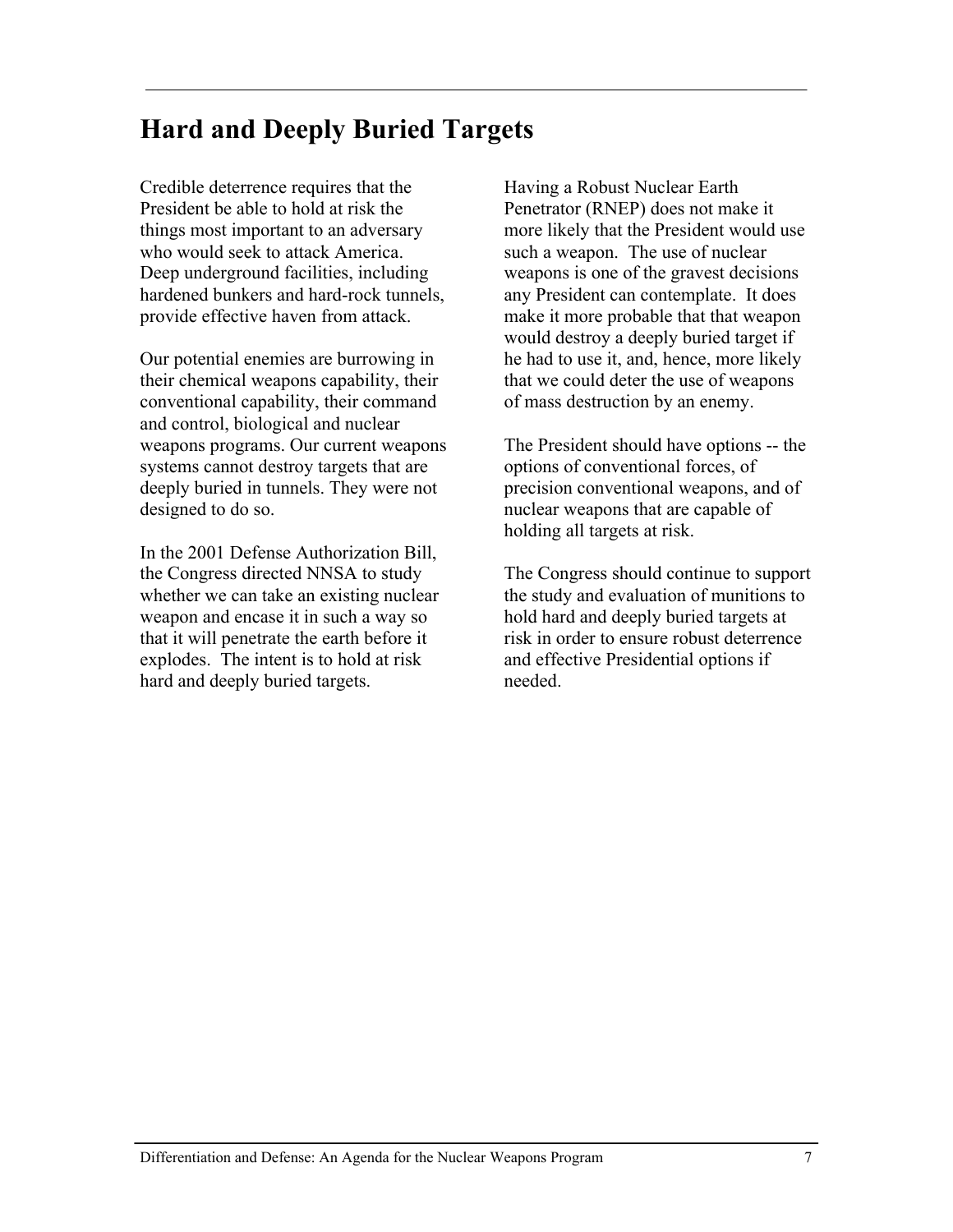## **Advanced Development**

During the Cold War, America had an active advanced development program that explored ideas for new or modified nuclear weapons. This program advanced safety and reliability in weapon systems and considered new threats and problems.

In the past decade we have done very little to adapt the stockpile to the evolving capabilities of potential adversaries. The closest we have come are the stockpile life extension projects. These are important projects, but are inherently limited in nature.

An active advanced development program would include assessing the capabilities of adversaries, conceptualizing innovative methods for countering them, developing weapon system requirements, and prototyping and evaluating the concepts.

The 1993 prohibition against research on low-yield weapons (under five kilotons yield) is a significant barrier to a robust advanced development program. Congress should consider repealing this ban.

An active advanced development program, coordinating the efforts of both the NNSA and Department of Defense, is a necessary component of a capabilities-based defense strategy. It allows the United States to have teams of scientists and engineers working on

emerging threats and potential problems before they become severe. Advanced development is another form of readiness.

An advanced development program will attract and train the next generation of scientists and engineers who will be responsible for maintaining the reliability, safety, and capability of the stockpile.

In addition, nuclear weapon designers contribute uniquely to intelligence about foreign technology. The absence of exploring new ideas negatively affects the capability of this critical function in a time of growing concern about proliferation.

The Congress should support the revitalization of the nuclear weapons advanced development program. The Nuclear Weapons Council should reestablish such a program consistent with the capabilities-based approach for national security.

We do not know what threats will face us from new adversaries who are seeking to acquire nuclear weapons and the ability to deliver them. It is wise to have an active program considering these potential challenges and how we might address them.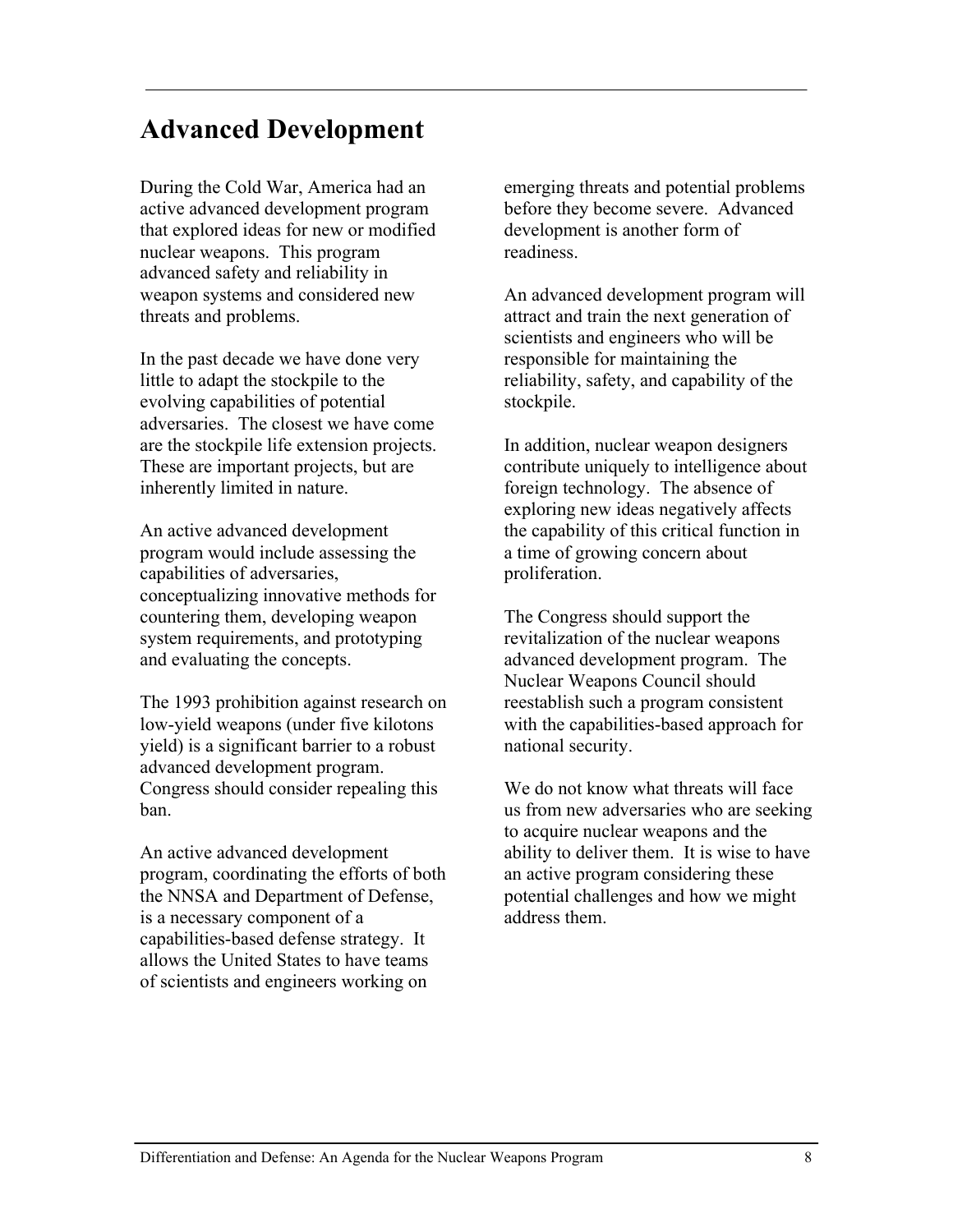## **Ballistic Missile Defense**

Ballistic missile intercept testing has demonstrated the technical capability to shoot down missiles. It is time to begin deployment of a layered missile defense system to counter the threat of a limited strike on the U.S. or its allies.

The U.S. should deploy a system scoped to destroying a limited attack from rogue states or accidental launches against the U.S., our troops overseas, and our allies.

Establishing a layered ballistic missile defense system is a long-term commitment. The technology will mature and change over time. Just as we've upgraded and improved our offensive forces (bombers, submarines, and missiles) we will do the same with our defenses. Initial implementation is a starting point to be built upon.

In particular, the airborne laser component of missile defense should move aggressively towards a deployment capability.

The deployment of a layered missile defense system will complement and enhance nuclear deterrence. It adds to deterrence by showing adversaries that their attack or threat of attack would have a high chance of failure.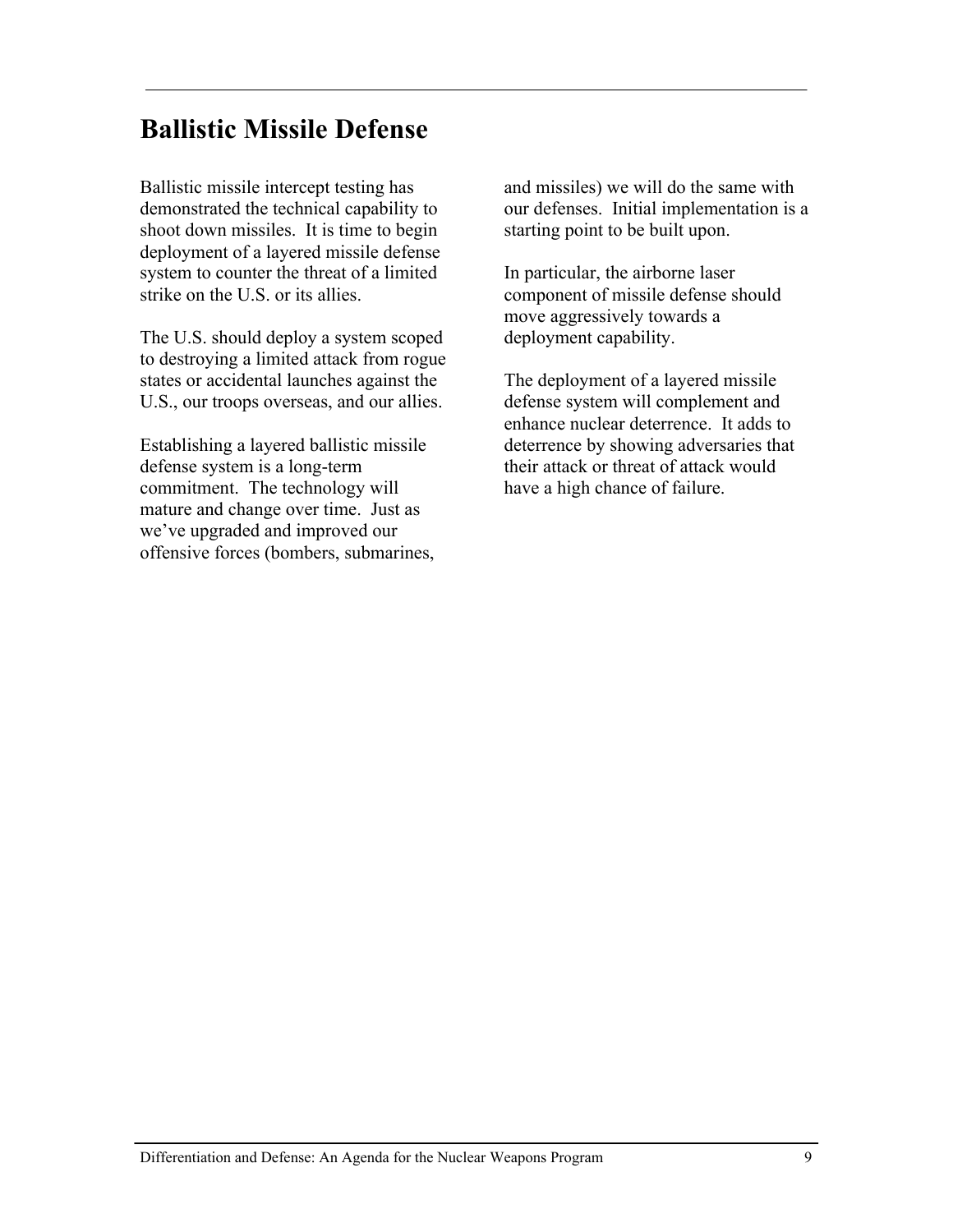## **Homeland Defense**

The prospect of terrorists obtaining a weapon of mass destruction and delivering it by unconventional means creates completely new problems for our nation's defense.

The war on terrorism will be lengthy, and requires an offensive strategy – seeking out terrorist cells and destroying them. But we also have to improve our ability to defend ourselves at home.

The creation of the Homeland Security Department provides an opportunity to integrate our two greatest strengths – technology and intelligence – and use them to enhance our security.

#### **Technology**

The challenge is to detect, identify and disable harmful chemical, biological or nuclear materials before anyone is hurt.

Radiation detection equipment for detecting nuclear materials is not new. But most of it is narrowly focussed and requires close proximity to the material.

The Customs Service has been slow to evaluate the need for detection equipment and to establish plans for its deployment. Insufficient R&D is underway to develop new technologies, including remote sensing and broad area coverage.

The new Homeland Security Department and the Department of Energy must develop an aggressive and well-funded R&D effort that includes:

Further development and deployment of technologies to sense and identify in real time nuclear materials coming through our ports, being carried through our airports or transported on our roads.

Developing low cost capabilities to continuously monitor air, water and food supplies in order to detect chemical and biological contaminants.

Developing the capability to rapidly and remotely locate nuclear materials over large areas, including cities.

Further development of techniques to disable explosives without detonating them.

Continued development and maintenance of the expertise to disable nuclear weapons, or bombs containing nuclear materials.

#### **Intelligence**

A weapon of mass destruction that reaches our border is already too close. Relying upon our intelligence capability, we must extend our secure zone away from entry points out to embarkation points and beyond.

To this end, we must continue to strengthen intelligence collection, analysis and information integration.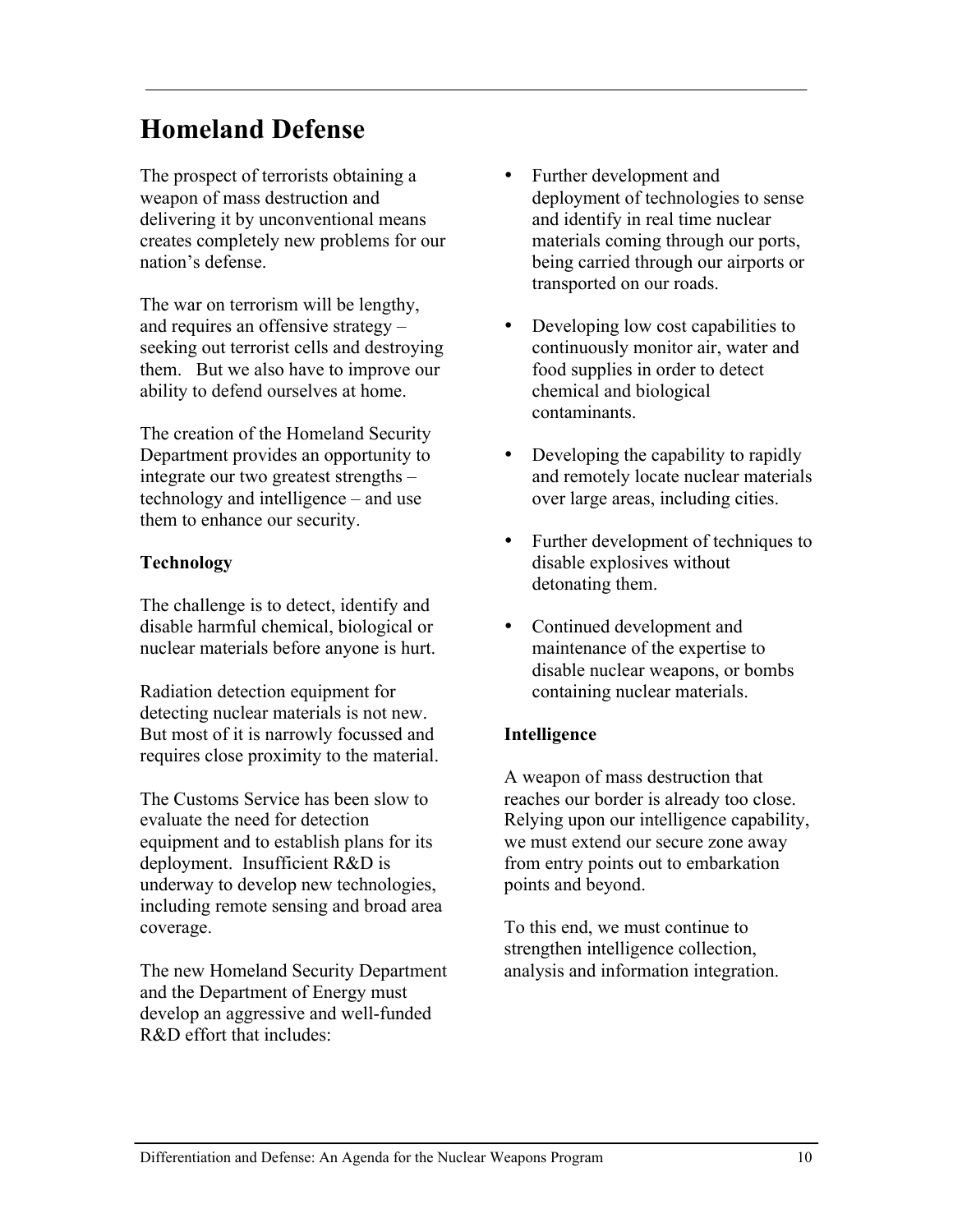## **Preventing Proliferation**

The spread of nuclear materials and missile technology will continue to be a national security challenge. Negotiated non-proliferation regimes have been successful largely where they were not needed.

The United States should focus its efforts to prevent proliferation in three areas: Soviet legacy systems, supplier controls, and disruption.

#### **Soviet Legacy Systems**

Since the collapse of the Soviet Union, the United States has funded cooperative programs, including Nunn-Lugar, to reduce the likelihood that materials and expertise from the Soviet nuclear weapons program would end up in the wrong hands. While certainly there has been some good done, these efforts have been excessively bureaucratic and lacking focus.

The United States needs to strengthen and re-energize its cooperation with Russia and other nations of the former Soviet empire by:

Involving the American private sector in the effort to redirect Russian expertise in a way that will benefit Russia's economy and American security interests.

Developing an overarching strategy to guide our cooperative programs.

Expanding co-operative programs with the Russians to improve their material control and accountability systems.

Jointly exploring and developing with Russia the means to detect and interdict the movement of nuclear materials.

#### **Supplier Controls**

Beyond Russia, there are supplier states that sell materials to countries seeking to develop weapons of mass destruction. The United States needs to work with our allies to reinvigorate the supplier control regimes and engage other countries at the highest levels on the need to control the export of critical technology from their countries.

When necessary, the United States must be willing to impose stiff sanctions on companies and countries that export materials that must be controlled to prevent the proliferation of weapons of mass destruction. We must continue to influence other countries to do the same because sanctions are more effective when more countries are involved in enforcing them.

#### **Disruption**

Because the diplomatic and financial tools at our disposal to discourage proliferation are limited, we must directly face the threat proliferation poses to our nation. The United States should use its intelligence resources and technological capabilities to overtly and covertly disrupt the supply and efficacy of weapons of mass destruction being sought by countries and sub-state entities whose interests are contrary to our own.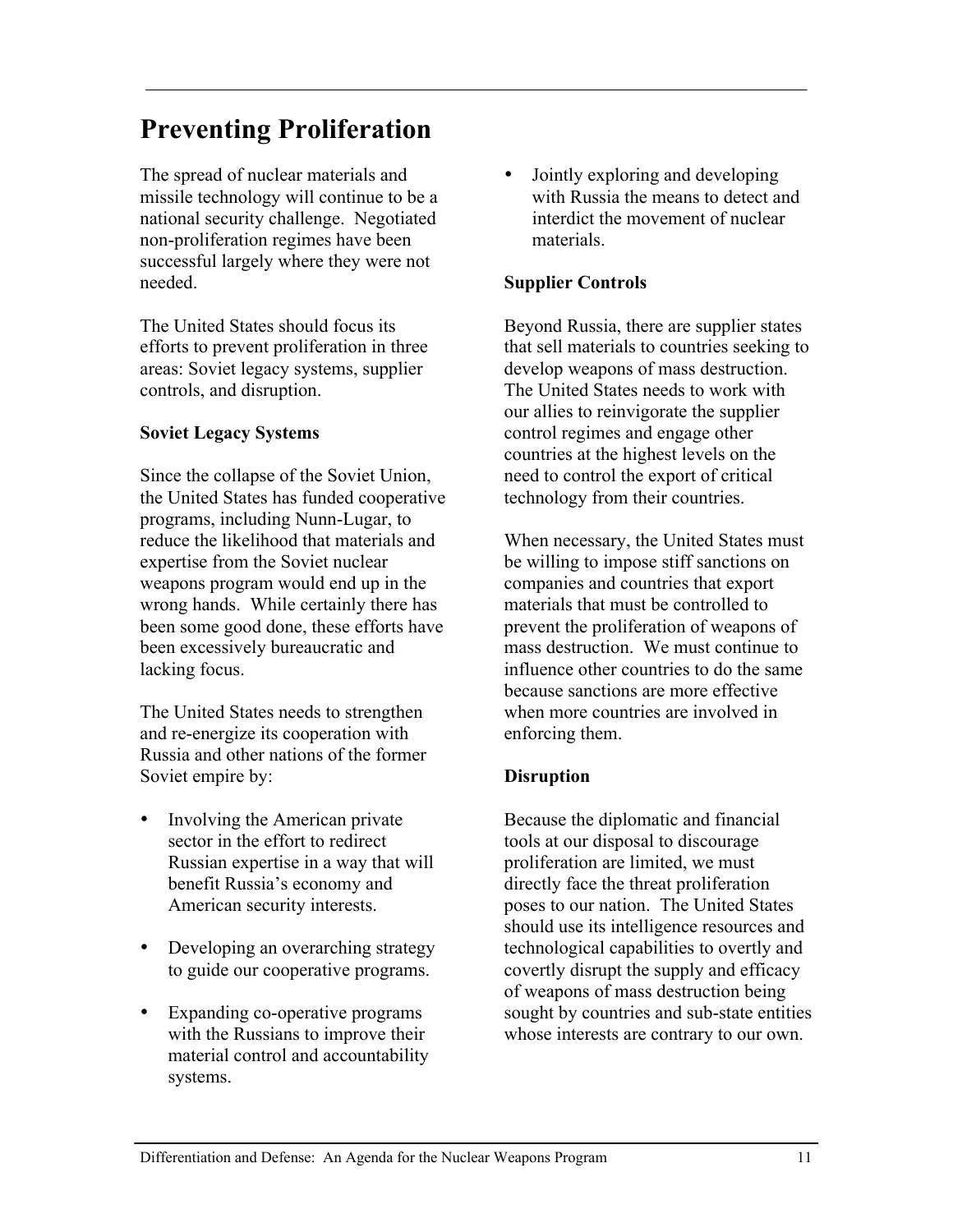## **Maintaining the Weapons Complex**

The U.S. is currently unable to produce a new nuclear weapon. Since the closure of the Rocky Flats plant in 1989, we no longer have a nuclear primary, or pit, production facility with the exception of very limited capability at Los Alamos National Laboratory.

While the NNSA is in a site selection process for a new pit production facility, it will be more than a decade before it is operational.

This is just one example of the erosion of the nuclear weapons complex, which is particularly evident at our production facilities. The Congress and the Administration began a Facilities and Infrastructure program in last year's defense authorization bill to begin addressing this long-term modernization need.

The successful licensing of the Watts Bar Nuclear Station of the Tennessee Valley Authority for the production of tritium was an important success for the NNSA. This program reestablishes a domestic tritium production source, essential for the maintenance of the nuclear stockpile.

Three weapons in the enduring stockpile are in the early stages of programs to extend their life by replacing parts that are beyond their design life using modern electronics, materials and manufacturing processes that differ from when the weapons were originally qualified. This must be done without impacting the certification criteria of the nuclear assemblies of the warheads.

Ensuring a fully capable nuclear weapons complex is necessary as long as we intend to have a credible nuclear deterrent. Central to this capability, even beyond having modern facilities, is having the confident, capable workforce needed to operate this complex.

The Science Based Stockpile Stewardship program was conceived to dramatically enhance the fundamental knowledge and simulation capability of the physics of nuclear weapons performance. This is envisioned as the method that will form the basis for the future annual certification of the stockpile (and, if needed, new weapons) in the absence of underground nuclear tests.

Congress must support modernization of the NNSA complex of laboratories and manufacturing facilities, the science based stockpile stewardship program, life extension programs, and advanced development programs so that the workforce will be fully capable of maintaining and certifying the nuclear weapons stockpile.

The life extension programs will challenge broader parts of the workforce through the next decade. If augmented with advanced development programs, the combination of challenging work should be sufficiently enticing and genuine to train a new generation of weapon scientists and engineers.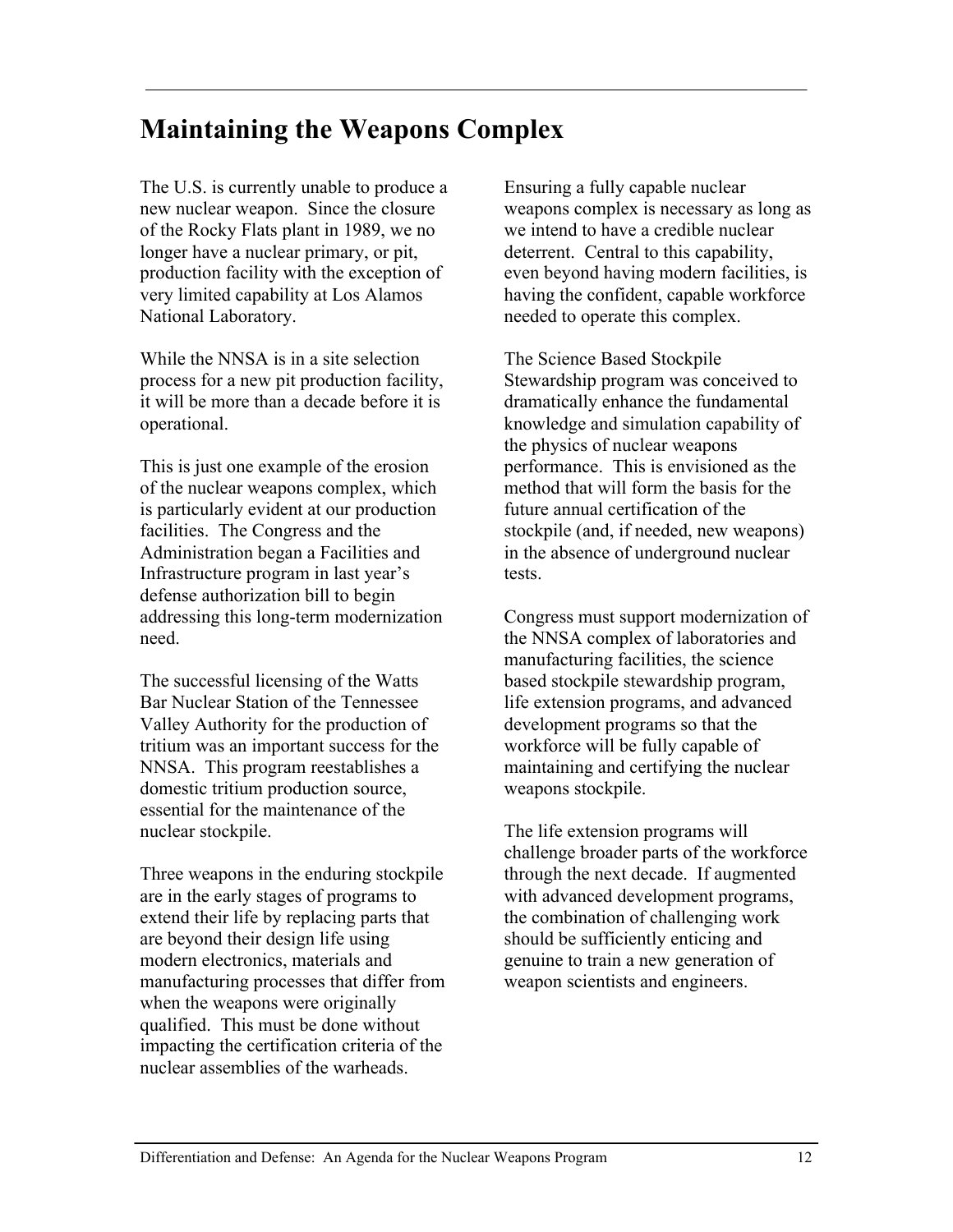## **The End of Arms Control**

Arms control dominated the national security agenda in the 1970s and 1980s. It was the centerpiece of America's relationship with the Soviet Union. Indeed, in the elaborate preparation for summits, America had to insist on two other "baskets" of issues – human rights and economic affairs -- that would be on the table. And "basket" was about the right size.

Arms control is not an end in itself and never has been. It is a tool to enhance security, particularly security against nuclear war.

But the most notable acts of disarmament have been as a response to the lowering of political tensions. It happens gradually over time when states do not feel their interests clash or they abandon military precautions against each other.

We are in that period of evolution with respect to our relationship with Russia. Arms control is no longer a dominating aspect of our relationship.

The President announced his decision to reduce the operationally deployed strategic nuclear arsenal to between 1,700 and 2,200 within a decade unilaterally, and invited Russia to do the same. While the Russians wanted and got the Moscow Treaty to memorialize those mutual decisions, America made it clear that we were not going to allow the slow machinery of formal negotiations to delay action.

The Moscow Treaty formalized decisions already made. It sealed a gentlemen's agreement. It was not the forum where rivals sought advantage or disadvantage and wrangled over arcane detail as was the case in past arms control talks.

The era of arms control with the former Soviet empire is over. In its place is a much richer, multifaceted relationship.

#### **Multilateral Regimes**

With respect to other security challenges posed by weapons of mass destruction, there are limited opportunities for strengthening arms control regimes in the areas of most concern. The states that are seeking to develop these weapons are largely uninterested in limiting their programs through negotiation or in honoring the agreements they make.

There is some potential to strengthen International Atomic Energy Agency (IAEA) inspections, and develop stronger export control regimes with likeminded states. But these efforts alone are marginal and cannot be relied upon to significantly increase America's security against those who would threaten us.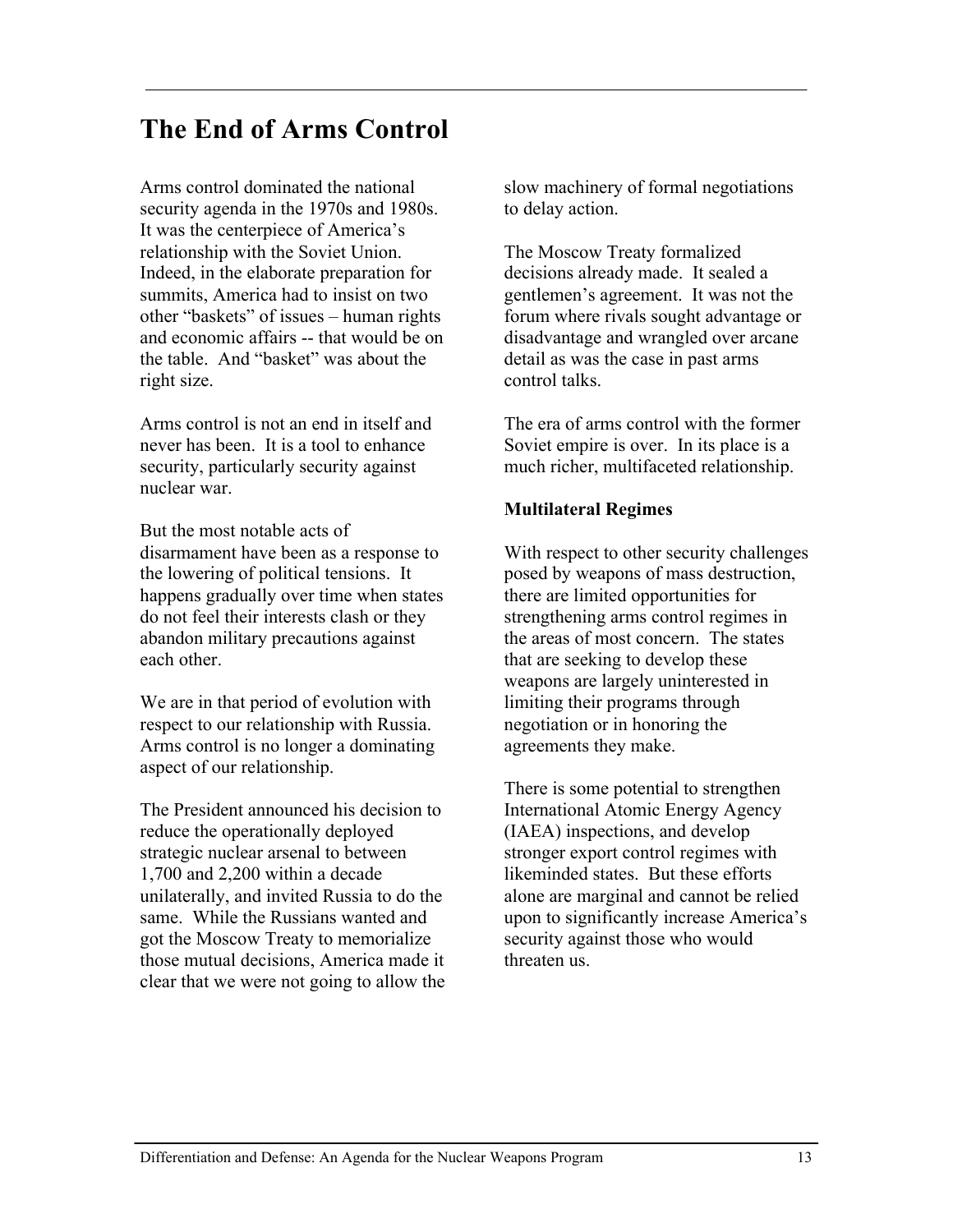## **Recommendations for the 108th Congress**

- 1. Continue to support the development, testing and eventual deployment of ballistic missile defense systems as an integrated element of deterrence and national security.
- 2. Accelerate the development of tools to detect, disrupt or defeat weapons of mass destruction before they can be used.
- 3. Fund the service life extension program for the nuclear stockpile and carefully monitor the implementation of this program over the next decade.
- 4. Require and support a test readiness program that could achieve an underground diagnostic test within 18 months.
- 5. Continue to support the Science Based Stockpile Stewardship program.
- 6. Support the study and evaluation of munitions, including nuclear, to hold hard and deeply buried targets at risk.
- 7. Support the revitalization of the nuclear weapons advanced development program consistent with the capabilities based approach for national security. Consider repealing the ban against research on low-yield nuclear weapons.
- 8. Support research and development efforts for homeland security

including technologies to sense and identify nuclear materials, monitor air, water and food for contaminants, remotely locate nuclear materials over large areas, disable explosives without detonating them, and disable bombs containing nuclear material.

- 9. Improve our nuclear nonproliferation programs by involving the private sector in ways to benefit Russia's economy and U.S. security, expanding programs to improve Russian material control and accountability systems, and codeveloping with Russia means to detect and interdict the movement of nuclear materials.
- 10. Require that the U.S. in cooperation with our allies reinvigorate supplier control regimes to thwart countries selling technologies for proliferation of weapons of mass destruction.
- 11. Invest in technologies and capabilities to disrupt the supply and efficacy of weapons of mass destruction being sought by countries and sub-state entities whose interests are contrary to our own.
- 12. Support the modernization of the NNSA complex of laboratories, manufacturing facilities, Science Based Stockpile Stewardship program, weapon life extension program, and advanced development programs so that the workforce will be fully capable of maintaining and certifying the nuclear weapons stockpile.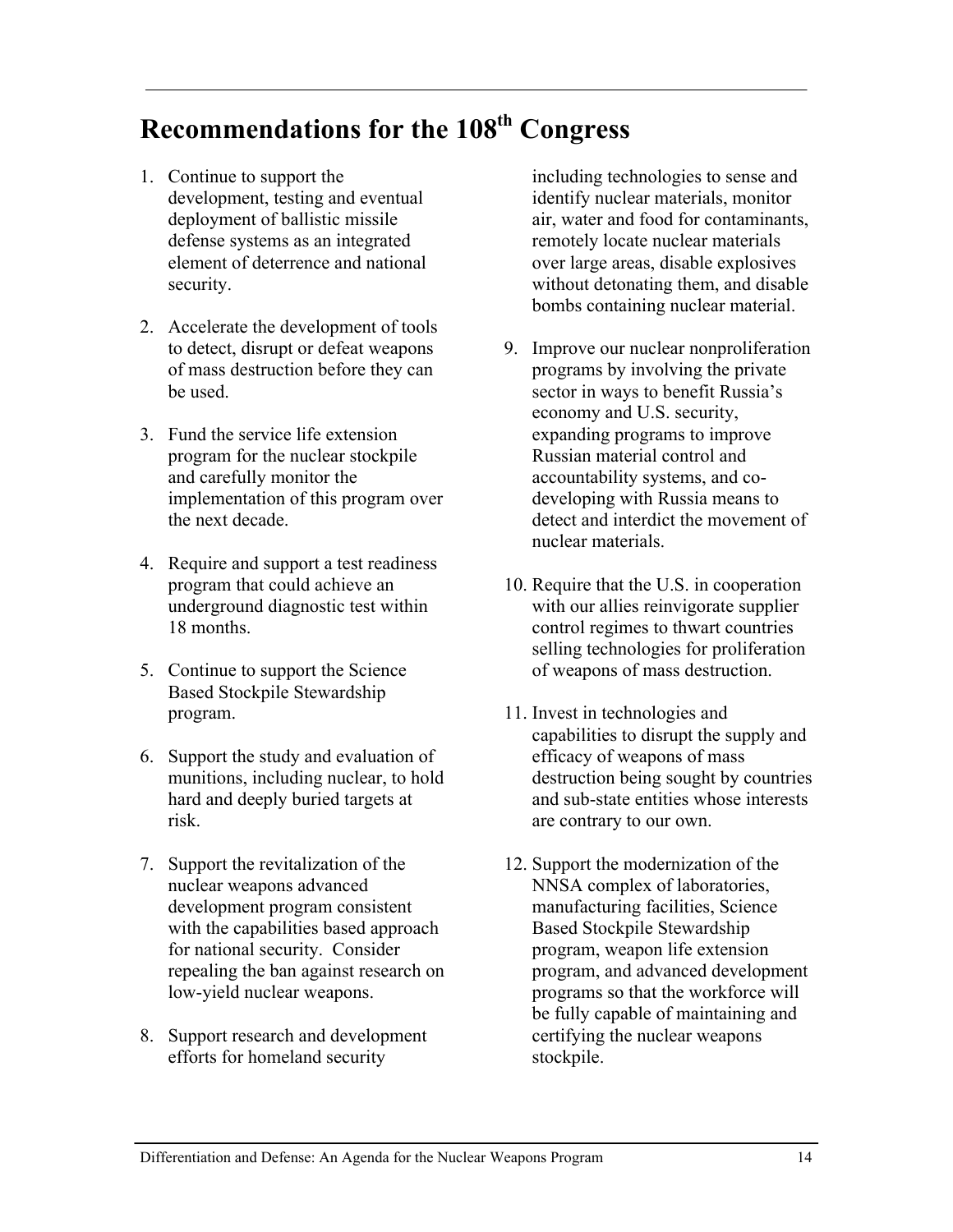## **U.S.-Russia Strategic Offensive Reductions Treaty (The Moscow Treaty)**

The United States of America and the Russian Federation, hereinafter referred to as the Parties,

Embarking upon the path of new relations for a new century and committed to the goal of strengthening their relationship through cooperation and friendship,

Believing that new global challenges and threats require the building of a qualitatively new foundation for strategic relations between the Parties,

Desiring to establish a genuine partnership based on the principles of mutual security, cooperation, trust, openness, and predictability,

Committed to implementing significant reductions in strategic offensive arms,

Proceeding from the Joint Statements by the President of the United States of America and the President of the Russian Federation on Strategic Issues of July 22, 2001 in Genoa and on a New Relationship between the United States and Russia of November 13, 2001 in Washington,

Mindful of their obligations under the Treaty Between the United States of America and the Union of Soviet Socialist Republics on the Reduction and Limitation of Strategic Offensive Arms of July 31, 1991, hereinafter referred to as the START Treaty,

Mindful of their obligations under Article VI of the Treaty on the Non-Proliferation of Nuclear Weapons of July 1, 1968, and

Convinced that this Treaty will help to establish more favorable conditions for actively promoting security and cooperation, and enhancing international stability,

Have agreed as follows:

Article I

Each Party shall reduce and limit strategic nuclear warheads, as stated by the President of the United States of America on November 13, 2001 and as stated by the President of the Russian Federation on November 13, 2001 and December 13, 2001 respectively, so that by December 31, 2012 the aggregate number of such warheads does not exceed 1700- 2200 for each Party. Each Party shall determine for itself the composition and structure of its strategic offensive arms, based on the established aggregate limit for the number of such warheads.